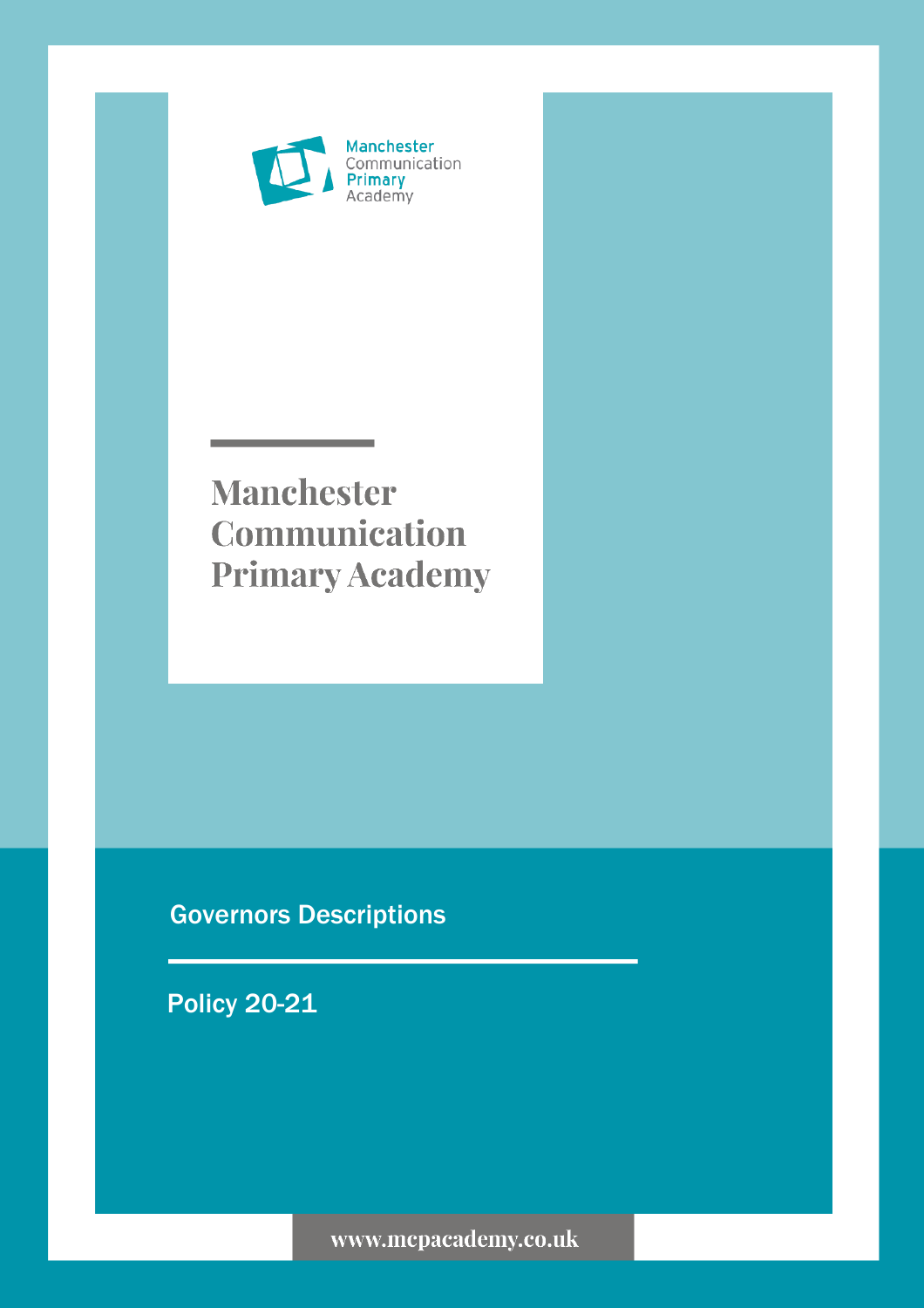This document seeks to set out the areas of responsibility for each governor in 2020-21, this includes any aspect of the academy's development plan which they will support/challenge and any link staff.

This document will then be used at the end of the year to support the review of governance.

## Governor role: Chair of Governors Governor: Henry Ngawoofah Responsibilities:

- Support and challenge the Head Teacher in the achievement of the academy's development priorities through regular reviews with the School Improvement Partner and Executive Principal.
- Have oversight of academy compliance, ensuring that policies and website are up to date.
- With the Head Teacher, conduct reviews of the governing body, ensuring that training is provided where needed.
- Arbitrate complaints which have been escalated within the complaints policy.
- Chair meetings of the full governing board.
- Represent the primary academy on the GMAT trust board as a trustee.
- With the Executive Principal, be responsible for the performance development of the Head Teacher.

## Commitment:

- Full LGB meetings
- Trust board meetings
- 4 review meetings per year (can be on the same day as one of the above).

## Academy development priorities:

Oversight of:

- 1. Teachers and TAs set ambitious learning goals for pupils with SEND across the curriculum, so that they engage and achieve well. Withdrawal-based support is used with a clear rationale to support this achievement.
- 2. The new MCPA curriculum is implemented from September 2020 as planned, being constantly reviewed and enhanced, so that children know and remember more, achieving well.
- 3. Assessment in all forms (including contextual data) is used intuitively by colleagues throughout the academy, routinely identifying gaps, informing next steps and improvements.
- 4. The teaching of English (especially reading) is core to everything we do, whether written or otherwise. High quality, consistent teaching of English and phonics leads to good outcomes.
- 5. The Early Years at MCPA provides a brilliant foundation for learning throughout school, children achieve well in the GLD and are ready for their next steps.
- 6. Children's behaviour is understood developmentally and supported to enable learning for everyone, including those with specific needs. Practice is firmly rooted in the 6 principles of nurture.
- 7. Pupils' personal development is very well supported, so that they grow to be positive contributors to society.
- 8. All stakeholders are highly valued, they make good contributions to the academy's development and in turn are invested in.
- 9. The negative impact of COVID-19 on children's achievement and wellbeing is mitigated, so that children rapidly catch-up.

#### Link colleagues:

Alex Reed- Head TeacherJohn Rowlands – Executive Principal Vicky Rosin – Chair of the Trust Board

#### Governor role: Vice Chair of Governors and Teaching & Learning Lead Governor: John Moulton Responsibilities:

- Deputise for the Chair of Governors as required.
- Chair Teaching, Learning & Outcomes committee meetings.
- Conduct reviews with the DHT for T&L to ensure that QA processes are accurate.
- Scrutinise outcomes data and actions to ensure improvement.
- Challenge the basis for decisions made regarding teaching and learning.
- Promote the value of a research-based approach to innovation.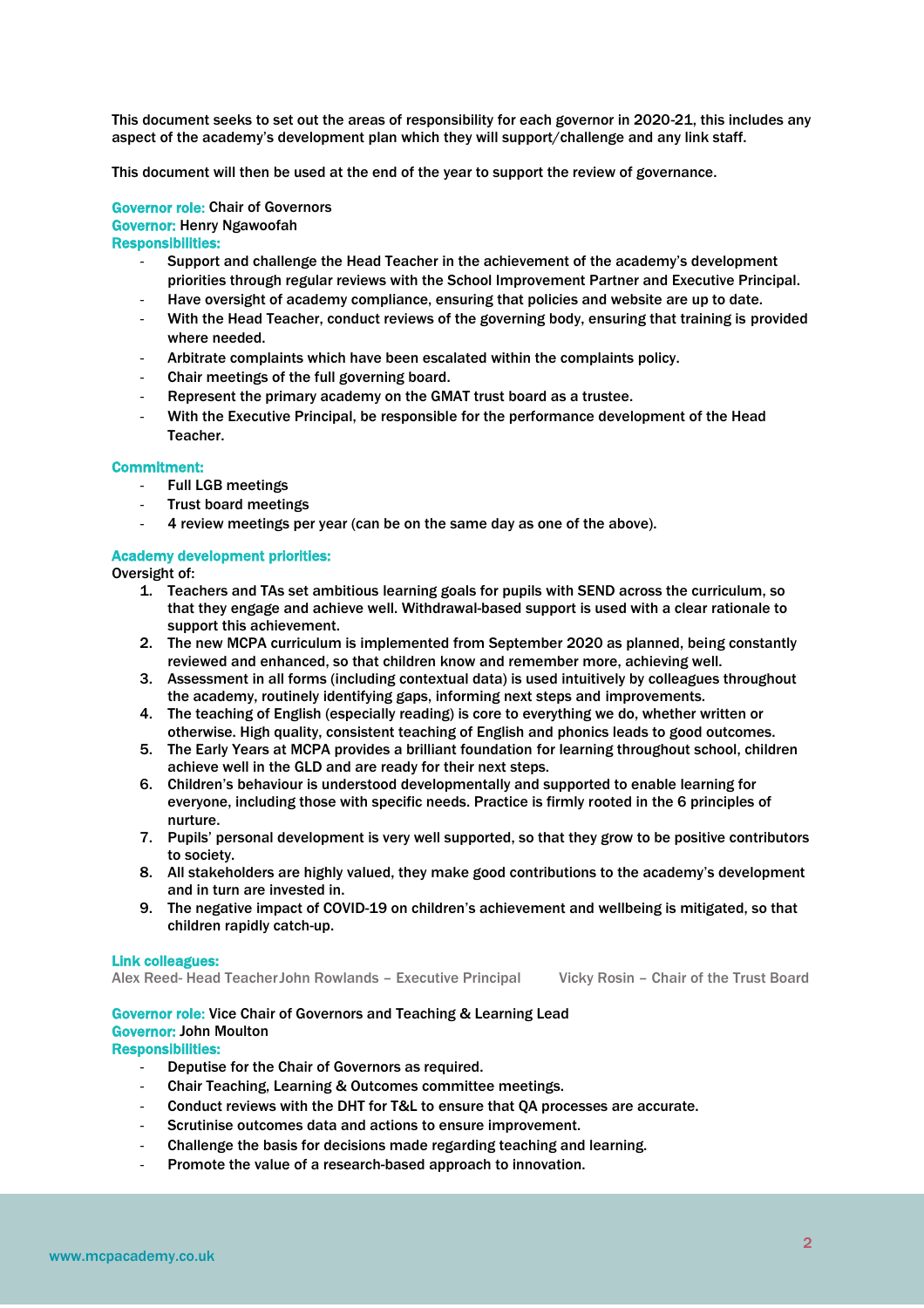- Support the Chair of Governors and Executive Principal with the performance development of the Head Teacher.
- Support the Head Teacher in the performance development of the DHT for T&L.

## Commitment:

- Full LGB meetings
- OoE committee
- 4 review meetings per year with DHT for T&L (can be on the same day as one of the above).

## Academy development priorities:

Oversight of:

- 1. Teachers and TAs set ambitious learning goals for pupils with SEND across the curriculum, so that they engage and achieve well. Withdrawal-based support is used with a clear rationale to support this achievement.
- 2. The new MCPA curriculum is implemented from September 2020 as planned, being constantly reviewed and enhanced, so that children know and remember more, achieving well.
- 3. Assessment in all forms (including contextual data) is used intuitively by colleagues throughout the academy, routinely identifying gaps, informing next steps and improvements.
- 4. The teaching of English (especially reading) is core to everything we do, whether written or otherwise. High quality, consistent teaching of English and phonics leads to good outcomes.
- 5. The Early Years at MCPA provides a brilliant foundation for learning throughout school, children achieve well in the GLD and are ready for their next steps.
- 6. The negative impact of COVID-19 on children's achievement and wellbeing is mitigated, so that children rapidly catch-up.

#### Link colleagues:

Alex Reed- Head TeacherJohn Rowlands – Executive Principal Hazel Mackay – SIP Nazia Bashir – Co-Deputy Head Teacher (T&L)

#### Governor role: Finance Governor Governor: Domain Olufowobi Responsibilities:

- Chair the finance committee
- Scrutinise financial documentation and audits to provide support and challenge to the Head of Finance.
- Support the Head Teacher in the setting of annual budgets.
- Develop strategies for ensuring value for money and effective contract management in partnership with the Academy Business Manager.
- Support the Head Teacher in the performance development of the Academy Business Manager.

## Commitment:

- Full LGB meetings
- Finance committee
- **Budget setting meeting**
- Review meeting with ABM

## Academy development priorities:

## Develop the role of the GMAT central services so that impact and VFM are maximised. Link colleagues:

Alex Reed- Head Teacher John Rowlands – Executive Principal Stewart Ash - CFO Jeanette Wong – Academy Business Manager

## Governor role: Inclusion Governor Governor: Matt Maguinness Responsibilities:

Have oversight of behaviour/exclusion data and support/challenge the DHT to reduce the number of incidents.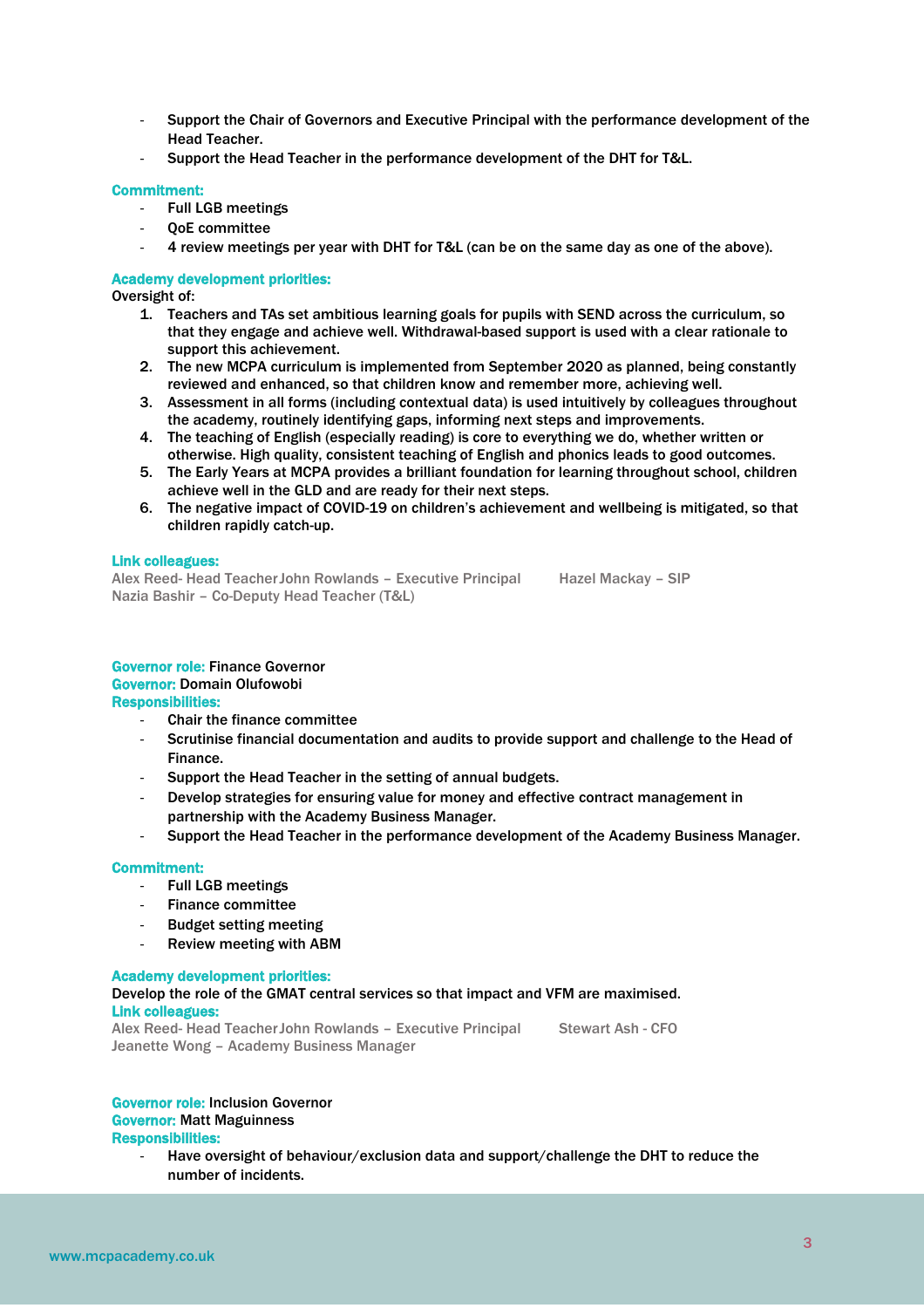- Critically evaluate the strength of SEND provision, ensuring funding is well used.
- Challenge the impact of initiatives in PDBW.
- Support and challenge the school's development of a nurture-based approach.
- Support the Head Teacher in the performance development of the DHT for inclusion.

#### Commitment:

- Full LGB meetings
- QoE committee
- 4 review meetings with DHT for PDBW (Can be on the same day as another meeting)

#### Academy development priorities:

- Teachers and TAs set ambitious learning goals for pupils with SEND across the curriculum, so that they engage and achieve well. Withdrawal-based support is used with a clear rationale to support this achievement.
- Children's behaviour is understood developmentally and supported to enable learning for everyone, including those with specific needs. Practice is firmly rooted in the 6 principles of nurture.
- Pupils' personal development is very well supported, so that they grow to be positive contributors to society.
- The negative impact of COVID-19 on children's achievement and wellbeing is mitigated, so that children rapidly catch-up.

#### Link colleagues:

Alex Reed- Head TeacherJohn Rowlands – Executive Principal Ian Williams – Co-Deputy Head Teacher PDBW

#### Governor role: Safeguarding & Prevent Governor Governor: Janice Hayman Responsibilities:

- Have oversight of the safeguarding caseload, support and challenge its management
- Challenge the impact of initiatives in safeguarding and attendance.
- Ensure compliance by auditing the SCR and conducting the safeguarding audit.
- Conduct 2x health and safety reviews per year with academy staff.
- Have oversight of the academy risk assessment and ensure that actions are followed-up in a timely manner.
- Ensure that Safeguarding service from GMAT is highly effective and good VFM.

#### Commitment:

- Full LGB meetings
- Finance committee
- 3 review meetings with Safeguarding officer (Can be on the same day as another meeting)

#### Academy development priorities:

- All stakeholders are highly valued, they make good contributions to the academy's development and in turn are invested in.
- The negative impact of COVID-19 on children's achievement and wellbeing is mitigated, so that children rapidly catch-up.

#### Link colleagues:

Alex Reed- Head TeacherJohn Rowlands – Executive Principal Andrea Grant - Safeguarding officer Sophie Cullen - Attendance lead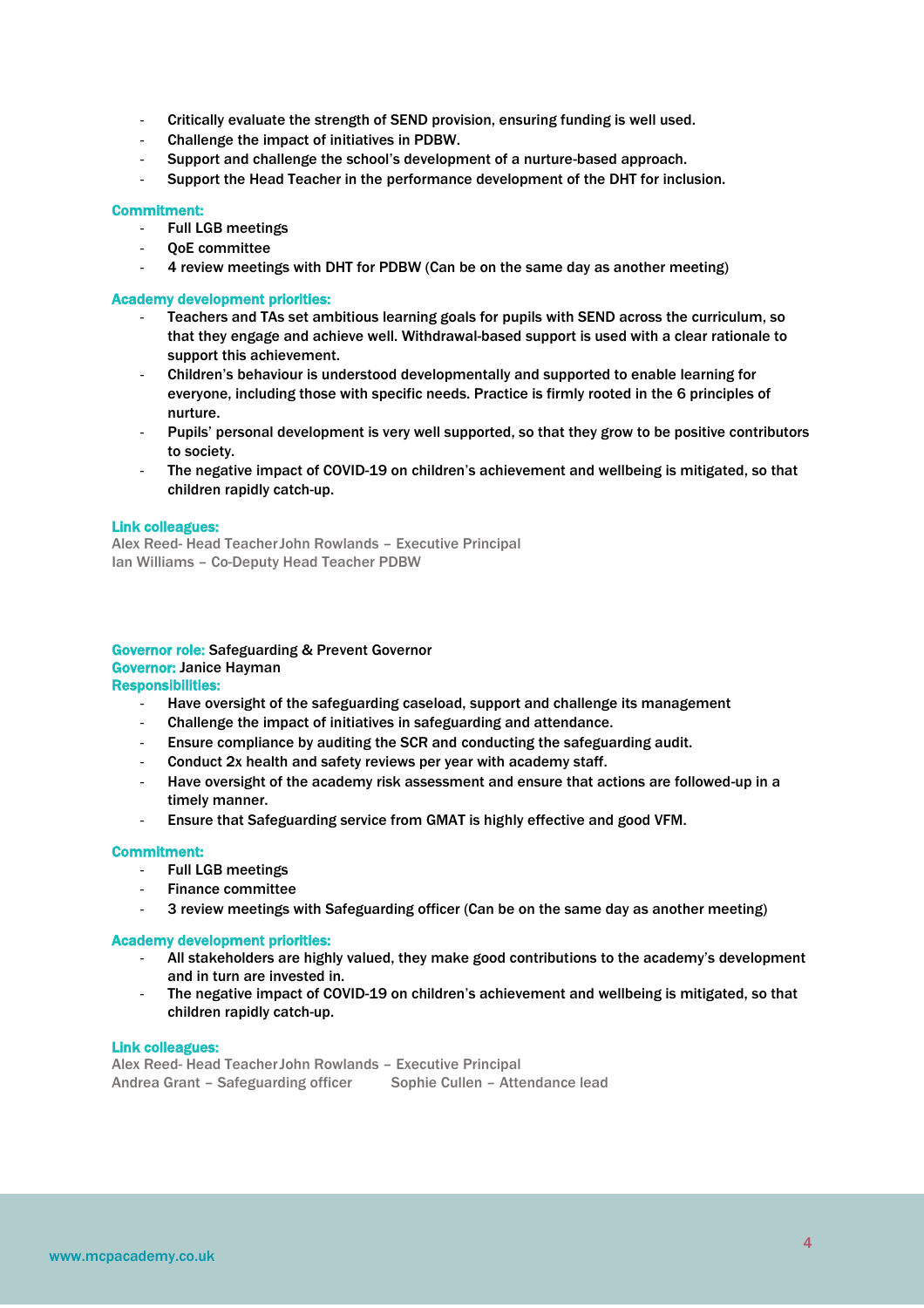## Governor role: Parent Link Governor Governor: Christina Djebah Responsibilities:

- Represent the views of the parents on the LGB.
- Provide the perspective of a parent in QoE committee.
- Chair the parent focus group, feeding back in LGB meetings.
- Conduct daily informal scrutiny of safeguarding and security processes and feed-back to governors.

## Commitment:

- Full LGB meetings
- OoE committee
- 4 parent focus group meetings.

#### Academy development priorities:

- All stakeholders are highly valued, they make good contributions to the academy's development and in turn are invested in.

## Link colleagues:

Alex Reed- Head TeacherJohn Rowlands – Executive Principal Jeanette Wong – Academy Business Manager Lorraine Carlin – Family Support Lead

#### Governor role: Pupil Premium & Covid catch-up Governor: Cornelia Nkala Responsibilities:

- Have oversight of the pupil premium and catch-up strategy for the year, support and challenge its rationale.
- Conduct a review of the effectiveness of pupil premium spending annually.
- Support and challenge the development of the end of year report into impact of PP spending.
- Challenge the value for money in pupil-premium and catch-up funded initiatives.
- Support and challenge provision for disadvantaged children in the EYFS, where the gap is at its greatest.

## Commitment:

- Full LGB meetings
- Finance committee
- 2 pupil premium & catch-up meetings per year (can be on the same day as another meeting)

## Academy development priorities:

The negative impact of COVID-19 on children's achievement and wellbeing is mitigated, so that children rapidly catch-up.

#### Link colleagues:

Alex Reed- Head TeacherJohn Rowlands – Executive Principal Jeanette Wong – Academy Business Manager Lorraine Carlin – Family Support Lead

#### Governor role: Staff wellbeing Governor: Ashley Wolstenholme Responsibilities:

- Represent the views of the staff body in governor meetings.
- Challenge and support the leadership in considering how staff wellbeing can always be the best possible. This includes the introduction of any new policies.
- Support the workload evaluation of new ideas, initiatives and policies.